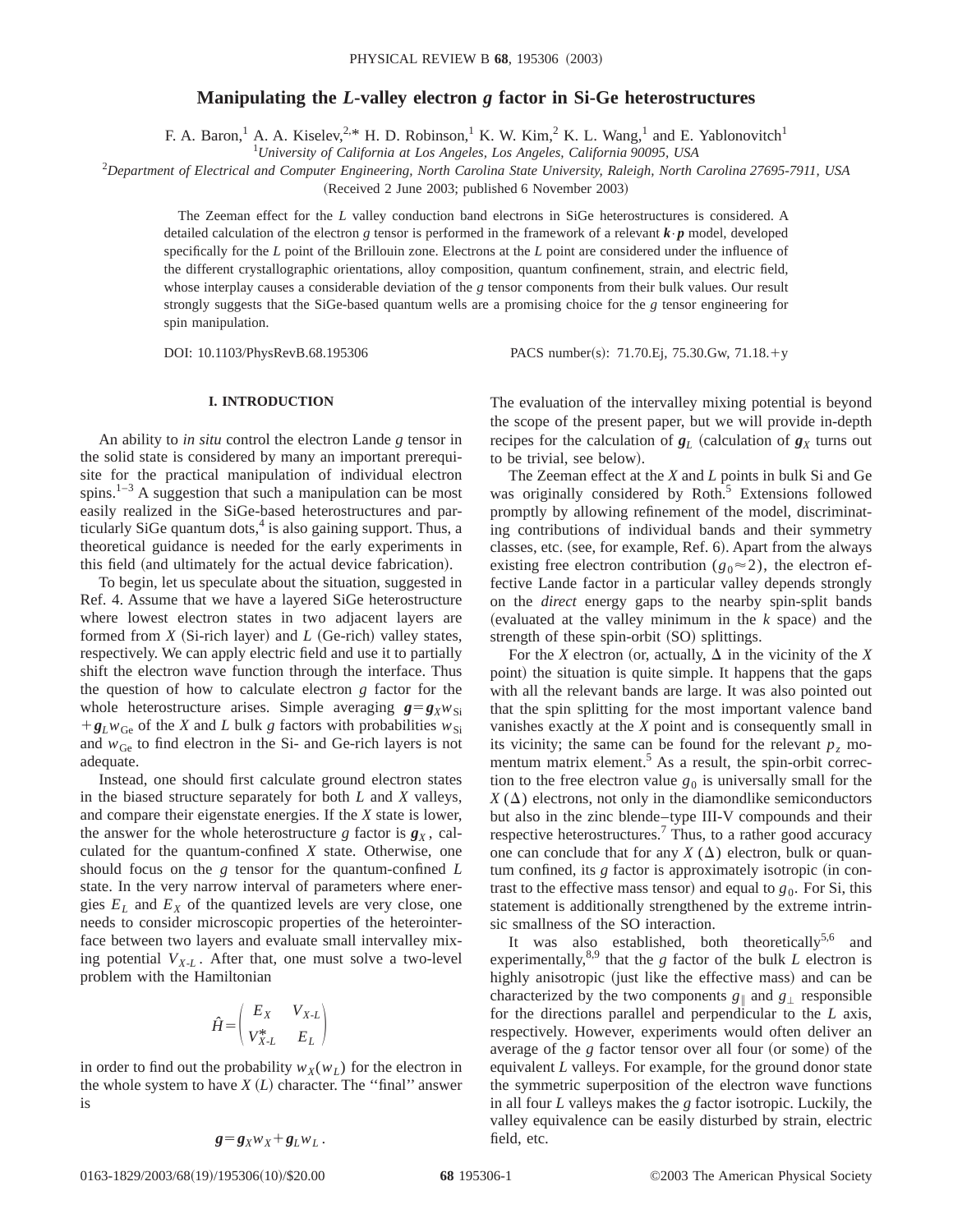

FIG. 1. Band structure of a diamond-type semiconductor at the *L* point. (a) Dispersion of the lowest conduction ( $\Gamma'_2$ - $L_{1c}$ ) and upper valence bands ( $\Gamma'_{25}$ -*L*<sub>3*v*</sub>) along the (111) direction. The SO splitting of the valence states is also sketched. (b) Dispersion of the  $L_{1c}$  and  $L'_{3v}$ electron states in the vicinity of the *L* point—shown for the (111) plane. (c) Energy diagram introducing important gaps and the vacuum level, suitable (in the first approximation) for the definition of the band offsets in the layered structures. (d) Coordinate systems  $(x, y, z)$  and  $(x', y, z')$  associated with the *L* valley and heterostructure, respectively.

Qualitatively, it is natural to expect that quantum confinement, strain, electric field in the low-dimensional SiGe heterostructures will result in further renormalization of the *L* electron *g* tensor. To our knowledge, no theoretical treatment of this problem was provided so far, unlike the  $\Gamma$  electron in zinc blende– and wurzitelike III-V and II-VI heterostructures.<sup>10–14</sup> We fill this gap with the present analysis.

The rest of the paper is organized as follows. First, we introduce a two-band  $\mathbf{k} \cdot \mathbf{p}$  Kane-like model suitable for the description of the confined *L* valley electrons in SiGe heterostructures (Sec. II), accompanied by the analysis of the *L* electron quantum-confined states in the QW with both infinite and finite interface offsets. In Sec. III we provide a general recipe for the calculation of the Lande tensor and, for the particular case of the *L* electron in the QW heterostructures, derive closed expressions for three most important directions of the external magnetic field. We have made an attempt to collect available band structure data for SiGe heterostructures, which we discuss in Sec. IV. In Sec. V we analyze and numerically evaluate effects of the spacial confinement, crystallographic orientation, structure composition, electric field, etc., on the *L* electron *g* factor. We conclude with a short summary.

### **II.** *k***"***p* **MODEL FOR** *L* **VALLEY ELECTRONS**

Figure  $1(a)$  shows a dispersion of the lowest conduction  $(\Gamma'_2 - L_{1c})$  and upper valence bands  $(\Gamma'_{25} - L'_{3v})$  along the (111) direction of the Brillouin zone (we use the classical notation by Herman<sup>15</sup>). It happens that all other bands are separated by substantial energy gaps at the *L* point. This fact offers an opportunity to introduce a rather simple two-band model description of the  $L_{1c}$  electron states in heterostructures (the same approximation was extensively discussed in relation to the Ge and Si bulk properties previously<sup>5,6</sup>). To begin the analysis, we represent the electron wave function  $\Psi$  in the form

$$
\Psi = \hat{u}|L_{1c}\rangle + \hat{v}_x|L'_{3v}\rangle + \hat{v}_y|L'_{3v}\rangle,
$$

where  $\hat{u}$  and  $\hat{v}_x$ ,  $\hat{v}_y$  are spinor envelope functions in the conduction and valence bands, respectively. Two states of the upper valence band  $L'_{3v}$  would be degenerate in the absence of the SO interaction.

Now the general multiband  $\mathbf{k} \cdot \mathbf{p}$  Hamiltonian  $H(\mathbf{k})$  reduces to a  $6\times6$  matrix. In terms of  $\hat{u}$  and  $\hat{v}_x$ ,  $\hat{v}_y$ , the Schrödinger equation for the state with energy *E* can be conveniently written as

$$
E\hat{u} = (1/2 + F_{\text{remote}})k^2\hat{u} - iPk_x\hat{v}_x - iPk_y\hat{v}_y,
$$
  

$$
(E + E_g)\hat{v}_x = iPk_x\hat{u} - i\frac{\delta}{2}\hat{\sigma}_z\hat{v}_y,
$$
  

$$
(E + E_g)\hat{v}_y = iPk_y\hat{u} + i\frac{\delta}{2}\hat{\sigma}_z\hat{v}_x.
$$
 (1)

Here the directions *x*,*y*,*z* are associated with the principal axes of a particular *L* valley,  $z = (111)$  or equivalent;  $E_g$  is the direct energy gap at the *L* point  $L_{1c}$ - $L'_{3v}$  (defined neglecting the SO interaction);  $\delta$  is the SO splitting of the  $L'_{3v}$ valence band; *P* is the momentum matrix element; and  $\hat{\sigma}_{\alpha}$ are the Pauli matrices.

Thus, the proposed two-band model [see Fig.  $1(b)$  for a visual guide accounts explicitly and fully for the  $\mathbf{k} \cdot \mathbf{p}$  mixing between the lowest conduction states  $L_{1c}$  and upper valence states  $L'_{3v}$ . In an attempt to mimic the  $L_{1c}$  dispersion better, we have additionally included into the electron Hamiltonian a kinetic term with the free electron mass (which is  $1$  in atomic units that we use hereafter) as well as the approximate contribution from all other bands. These bands are treated as remote (due to much larger bandgaps as mentioned above), so their contribution is included (i) only for the conduction states (addition of similar terms into the valence band would produce minimal influence on the  $L_{1c}$  parameters) and (ii) in a quadratic-in- $k$  approximation. Altogether, this results in a correction  $2F_{\text{remote}}$  to the  $L_{1c}$  inverse mass tensor  $m^{-1}$  (as well as a correction to the Lande tensor  $\Delta$ **g**<sub>remote</sub>).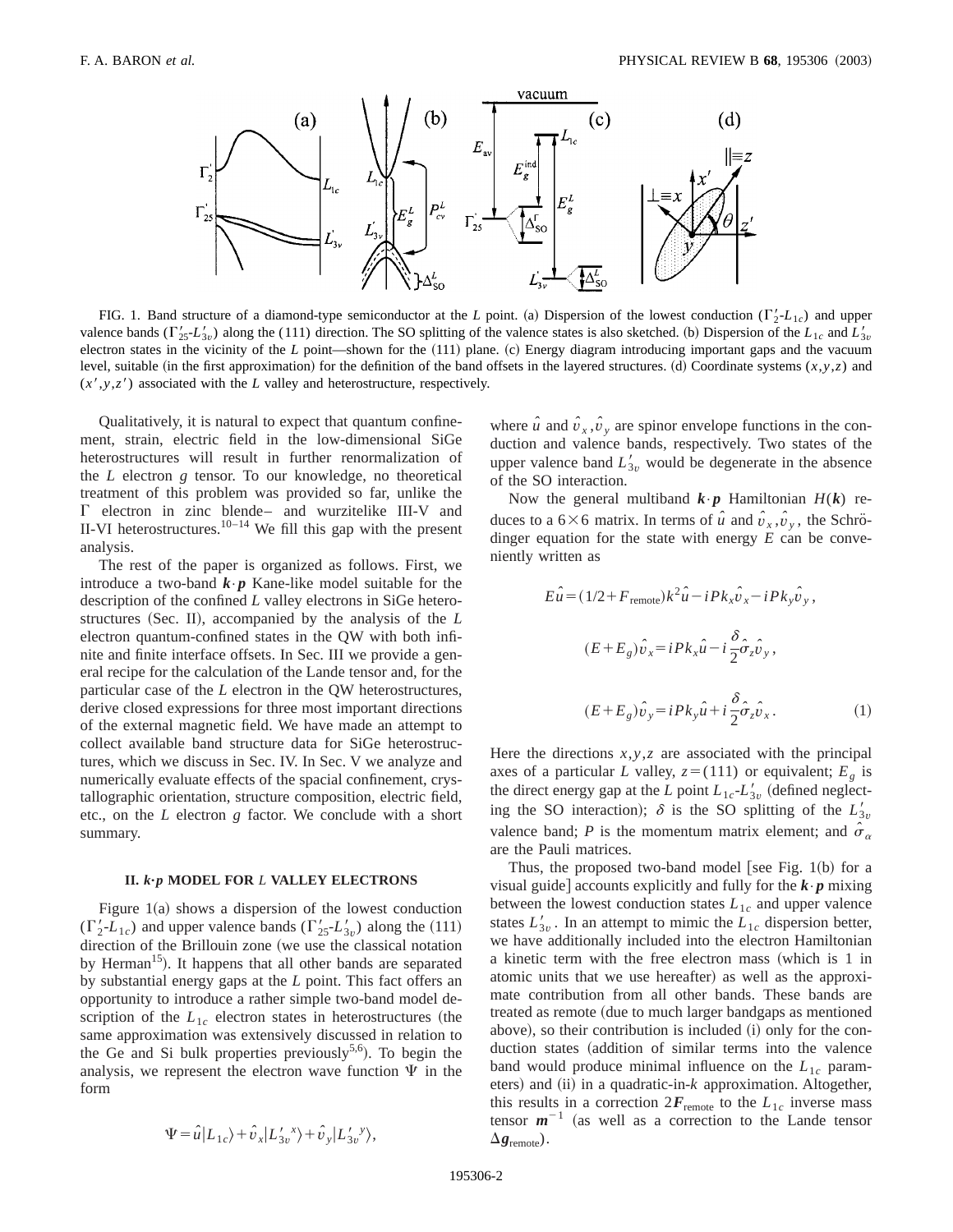With the help of Eq. (1), the valence-band spinors  $\hat{v}_x$ ,  $\hat{v}_y$ can be expressed via the conduction-band spinor  $\hat{u}$  as follows:

$$
P\hat{v}_x = iAk_x\hat{u} - \hat{\sigma}_z Dk_y\hat{u},
$$
  

$$
P\hat{v}_y = iAk_y\hat{u} + \hat{\sigma}_z Dk_x\hat{u},
$$
 (2)

where

$$
A = \frac{P^2}{2} \left( \frac{1}{E + E_g - \delta/2} + \frac{1}{E + E_g + \delta/2} \right),
$$
  

$$
D = -\frac{P^2}{2} \left( \frac{1}{E + E_g - \delta/2} - \frac{1}{E + E_g + \delta/2} \right).
$$
 (3)

We would like to specifically note that the coefficients *A* and *D* are energy-dependent.

The dispersion equation for the spinor  $\hat{u}$  in the heterostructure now takes a form

$$
\{\boldsymbol{k} \cdot \boldsymbol{\mu} \cdot \boldsymbol{k} - i \hat{\sigma}_z(k_x D k_y - k_y D k_x) + (V - E)\}\hat{\boldsymbol{u}} = 0,\qquad(4)
$$

where  $\mu$  is a diagonal tensor with components ( $\mu_{\perp}, \mu_{\perp}, \mu_{\parallel}$ ),

$$
\mu_{\perp} = 1/2 + F_{\text{remote}}^{\perp} + A, \ \mu_{\parallel} = 1/2 + F_{\text{remote}}^{\parallel}.
$$

The heterostructure profile/electrostatic potential *V*(*r*) and the variation of the composition are incorporated into Eqs.  $(1)$ – $(4)$  by changing *E* to  $E-V$  (everythere, not just in the Schrödinger equation) and also explicitly via the materialdependent band-structure parameters ( $E_g$ ,  $\delta$ , *P*, and  $\vec{F}_{\text{remote}}$ ). Hence, the *A* and *D* in the heterostructure become all *r* dependent. The placement of the tensor  $\mu$  and coefficient *D between* two wave vector differential operators in Eq.  $(4)$ accounts properly for these coordinate dependencies and also allows generation of the appropriate boundary conditions. In particular, the  $\hat{\sigma}_z D$  term is especially interesting: with an incorrect order of the operators, it would be always exactly zero. Even with a correct order of the operators, it diminishes when  $D$  is constant in real space (this happens in the bulk material). Thus, the  $\hat{\sigma}_zD$  term can play a role only in the biased structures and at the heterointerfaces (through the boundary conditions).

The first boundary condition is traditionally<sup>17</sup> chosen to require continuity of the function  $\hat{u}$ ; the second one inarbitrarily follows from Eq. (4) and requires continuity of

$$
N \cdot \{ \mu \cdot k\hat{u} - i\hat{\sigma}_z D[\mathbf{1}_z \times k] \hat{u} \}
$$
 (5)

at an interface with a normal *N*. Here we write the expression compactly in a vector form with a help of a unit vector in the *z* direction  $\mathbf{1}_z$ . It is worth mentioning that this boundary condition is obviously *spin dependent* due to the  $\hat{\sigma}$ <sub>*z</sub>D*</sub> term which can be nonzero on the *oblique* (with respect to the  $L$  axis) interfaces and for the nonzero in-plane wave vectors. For example, for an electron in the (111) *L* valley where axis  $\zeta$  is also parallel to the  $(111)$ , a common heterostructure grown along (001) direction would also form oblique interfaces. When an electric field is present in the heterolayers, similar spin dependence takes place not only on the interfaces, but also inside layers.

#### **A. QW with infinite barriers**

As an important intermediate step, we consider first a single-band spinless electron with the effective mass tensor  $\mu$  in the QW of width  $a$  with a hard-wall confinement. Orientation of the heterostructure is defined by the angle  $\theta$  between the valley axis *z* and the QW growth direction *N*. For the particular case of the (111) *L* valley and  $N=(001)$  we get cos  $\theta=1/\sqrt{3}$  and sin  $\theta=\sqrt{2/3}$ . We introduce a new orthogonal coordinate system  $(x', y, z')$  associated with the structure as follows:  $z<sup>7</sup>$  is along the structure growth direction *N*,  $x'$  lies in the plane of *z* and  $z'$ , and *y* is the same in both systems and orthogonal to the  $(z-z')$  plane [see Fig.  $1(d)$ .

The eigenstates form subbands with energies

$$
E_n(k_{x'}, k_y) = \mu_{\text{growth}} k_{z', n}^2 + \mu_{\text{in-plane}} k_{x'}^2 + \mu_{\perp} k_y^2, \qquad (6)
$$

where  $k_{z',n} = \pi n/a$ ,  $\mu_{\text{growth}} = \mu_{\perp} \sin^2 \theta + \mu_{\parallel} \cos^2 \theta$ ,  $\mu_{\text{in-plane}}$  $= \mu_{\perp} \mu_{\parallel} / \mu_{\text{growth}}$ , and *n* is an integer. Their corresponding eigenfunctions *f* can be expressed as

$$
f = Ce^{i(k_{x'}x' + k_{y}y + \tilde{k}_{z'})} \begin{cases} \cos(k_{z',n}z') & \text{for odd } n, \\ \sin(k_{z',n}z') & \text{for even } n. \end{cases}
$$
 (7)

Here  $\tilde{k} = k_{x} / (\mu_{\perp} - \mu_{\parallel}) \cos \theta \sin \theta / \mu_{\text{growth}}$  and *C* is the normalization constant. This more complex form of the quantized states arises because the quantization axis does not coincide with any of the principal axes of the effective mass tensor. Nevertheless, the most important outcome from this example is that the subband minima are reached at  $k_x = k_y = 0$  and the electron wave function for this state accepts a conventional and simple form.

In the framework of the  $6\times6$  *k* $\cdot$ *p* model, the conduction and valence band envelopes for the two spin-degenerate electron states at the bottom of the ground subband are

$$
\hat{u}_s = C \cos(k_{z',n}z')\hat{\alpha}_s,
$$
  

$$
\hat{v}_{x,s} = \mu_{\perp} k_{z',n} \sin \theta \sin(k_{z',n}z')\hat{\alpha}_s,
$$
  

$$
\hat{v}_{y,s} = i \hat{\sigma}_z D k_{z',n} \sin \theta \sin(k_{z',n}z')\hat{\alpha}_s,
$$
 (8)

where  $\hat{\alpha}_s$  denotes columns  $\hat{\alpha}_\uparrow = (10)$  and  $\hat{\alpha}_\downarrow = (01)$ , which are two-component spinors corresponding to spin up and down pure states along the original axis  $z$  (and written in the  $\hat{\sigma}_z$  basis).

#### **B. QW with finite barriers**

Now we turn to the case of a QW with finite interface offsets. Starting from Eq.  $(5)$ , we readily find an equation for the second boundary condition in the structure frame  $(x', y, z')$ , which is continuity of

$$
\{\mu_{\text{growth}}k_{z'}+(\mu_{\parallel}-\mu_{\perp})\cos\theta\sin\theta k_{x'}-i\hat{\sigma}_zD\sin\theta k_{y}\}\hat{u}
$$
\n(9)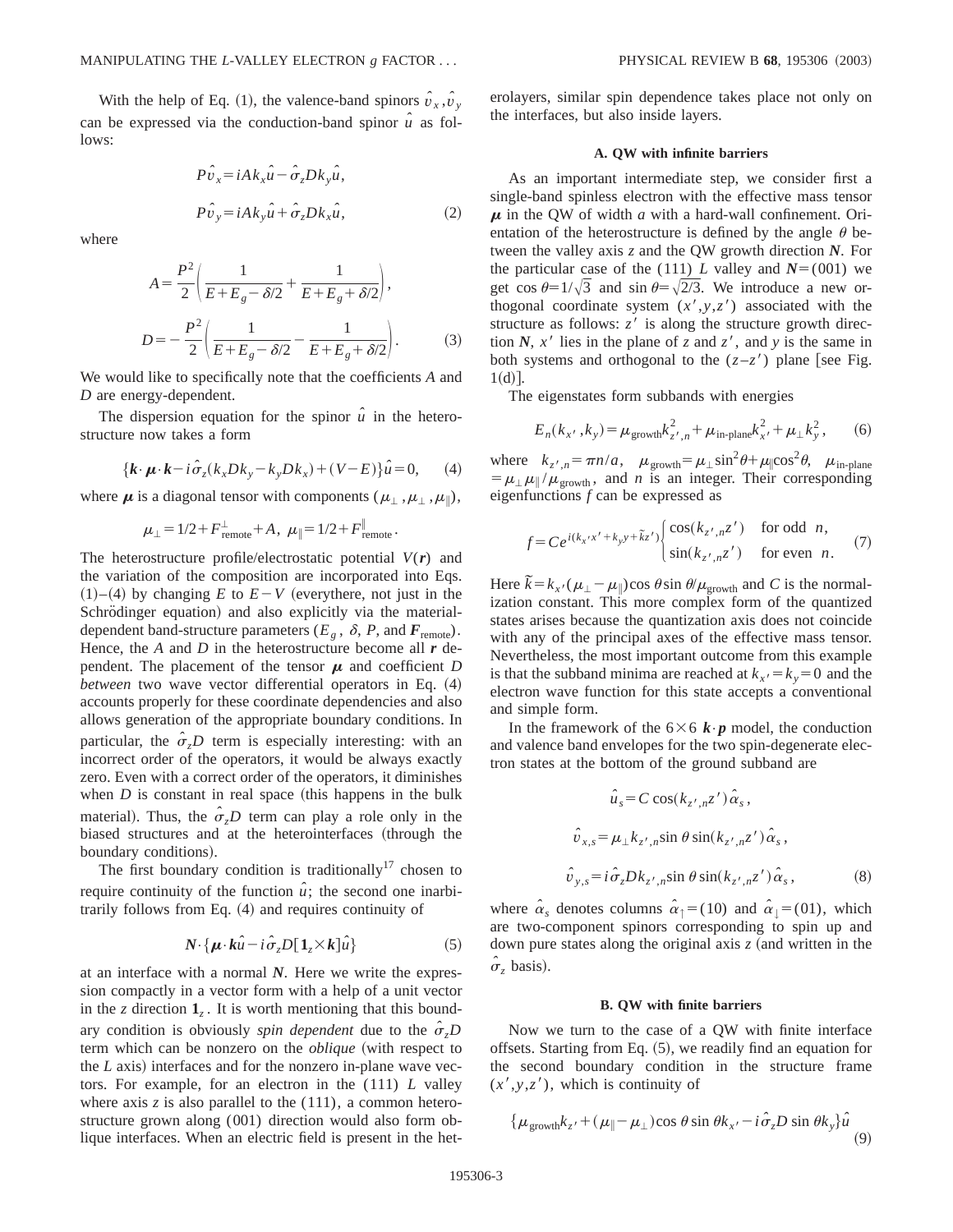at the interface. The  $\hat{\sigma}_zD$  term is present for any  $\theta \neq 0$ , which essentially means that this boundary condition is spin dependent and can potentially result in the splitting of spin states  $\uparrow$  and  $\downarrow$  at a finite in-plane wave vector  $k_y$  manifesting the intrinsic SO effect. We will return to this point later.

Eigenstates of the *L* electrons characterized by the arbitrary  $k_{x}$ ,  $k_{y}$  components of the in-plane wave vector should be found numerically as a solution of the transcendental equation in the case of the QW with finite barriers. Similar to the situation of the QW with infinite barrier, subband extrema take place at the zero in-plane momentum which again allows substantial simplifications. Luckily, we are interested in the analysis of the *g* factor values only at the bottom of the ground subband.

Strain is very important in SiGe heterostructures, since it is the strain-induced shift of the conduction band states that allows formation of the QW confinement potential in the Ge-rich layer. Without that, Ge-rich layer would form a barrier instead. Shifts of the conduction and valence band edges due to strain are easily included into the Eq.  $(1)$  and the calculation procedure.

### **III. TENSOR OF THE ELECTRON** *g* **FACTOR**

The general procedure how to calculate the *g* factor tensor in heterostructures is thoroughly described.<sup>12,14</sup> In short, for a pair of states  $|s\rangle$  ( $s = \uparrow$  or  $\downarrow$ ), the Zeeman contribution to the effective  $2\times2$  Hamiltonian can be expressed as

$$
\delta \mathcal{H}_{ss'} = \frac{1}{4c} \sigma_{ss'} g \cdot B = \frac{1}{4c} \sigma_{\alpha,ss'} g_{\alpha\beta} B_{\beta} = \langle s | \delta \mathcal{H}_B | s' \rangle
$$

$$
+ \left\{ \left\langle s \left| \frac{A}{c} \frac{\partial \mathcal{H}}{\partial k} \right| s' \right\rangle - \frac{\langle A \rangle}{c} \left\langle s \left| \frac{\partial \mathcal{H}}{\partial k} \right| s' \right\rangle \right\}, \qquad (10)
$$

where  $1/4c$  stands for one half of the Bohr magneton  $\mu_B/2$  in atomic units,  $\langle A \rangle = \langle s | A | s \rangle$ . The first and second terms are due to the explicit  $(B$  field directly) and implicit (through the vector potential *A*) magnetic field dependence. The second term inside the curly brackets subtracts the diamagnetic contribution originating from the real-space motion of the charged particle in the crossed electric and magnetic fields. This term becomes zero in a system with a reflection symmetry. All matrix elements should be calculated on the zerofield wave functions  $|s\rangle$ . Equation (10) can be considered as a definition of the *g* factor tensor  $g_{\alpha\beta}$ . Note that its practical usefulness depends on the possibility to evaluate all ancillary matrix elements.

## **A. Bulk** *g* **tensor**

In the framework of the two-band model, one can produce the following expressions for the components of the electron *g* factor in the bulk semiconductor:

$$
g_{\parallel} = g_0 + \Delta g_{\text{remote}}^{\parallel} + 4D|_{E=0},
$$
  

$$
g_{\perp} = g_0 + \Delta g_{\text{remote}}^{\perp}.
$$
 (11)

Here the coefficient  $D$ , defined in Eq.  $(3)$ , is evaluated at the bottom of the *L* valley ( $E=0$ ) to give  $4D|_{E=0}$  $=$  -2 $P^2\delta/(E_g^2-\delta^2/4)$ . In agreement with the original findings of Ref. 5, we obtain that the *g* tensor is highly anisotropic, upper valence states  $L'_{3v}$  contribute only to the longitudinal component, and, consequently,  $g_{\perp}$  is close to  $g_0$ .

#### **B. Magnetic field along the** *x*8 **direction**

For the confined electron state with  $k_x = k_y = 0$ , the spinor  $\hat{u}$  can be presented as

$$
\hat{u}_s = f \hat{\alpha}_s, \qquad (12)
$$

where  $f(z')$  is a real scalar function. It satisfies the secondorder differential equation

$$
-\frac{d}{dz'}\left(\mu_{\text{growth}}\frac{df}{dz'}\right) + (V - E)f = 0,\tag{13}
$$

with the adjacent boundary conditions requiring *f* and  $\mu_{\text{growth}}$ *d f* /*d*z<sup>'</sup> to be continuous at the heterointerfaces. The spinor components  $\hat{v}_x$  and  $\hat{v}_y$  can be easily expressed via *f* with the help of Eq.  $(2)$ . The straightforward derivation by using Eq. (10) for the magnetic field  $B\|x'$  with the vector potential taken in the gauge  $A=(0,-z^{\prime}B,0)$  yields

$$
\delta \hat{\mathcal{H}} = \frac{1}{4c} (\hat{\sigma}_z G_{\parallel} \sin \theta + \hat{\sigma}_x g_{\perp} \cos \theta) B, \tag{14}
$$

where

$$
G_{\parallel} = g_0 + \Delta g_{\text{remote}}^{\parallel} + \Delta g,
$$
  

$$
\Delta g = -4 \int dz'(z' - \langle z' \rangle) D \frac{df^2}{dz'}, \quad \langle z' \rangle = \langle s|z'|s \rangle,
$$
 (15)

and the linear-in-*B* splitting of the two spin states can be described by the effective in-plane *g* factor

$$
g_{\text{in-plane, }x'} = \sqrt{G_{\parallel}^2 \sin^2 \theta + g_{\perp}^2 \cos^2 \theta}.
$$
 (16)

Thus, one should essentially evaluate an average of *D* over a proper electron quantum-confined state in the heterostructure, as given in Eq.  $(15)$  (all other terms are constant). Note that *f*-related  $\Delta g$  contributes only to the  $G_{\parallel}$  component (with a sin  $\theta$  angle dependence in the final expression). Essentially, this reiterates a fact that for the bulk *g* tensor, only one component of the  $g$  factor tensor (i.e., along the  $L$  valley axis  $z$ ) is affected by the interaction with the  $L'_{3v}$  valence band.

Another finding worth mentioning is the presence of the spin-dependent diamagnetic contribution in the  $\Delta g$  for  $B||x'$ in asymmetric structures—the  $\langle z' \rangle$  term. It appears due to the nonzero in-plane group velocity of the states with  $k_x = k_y = 0$ 

$$
\hat{v}_{\text{in-plane, }y} = \hat{\sigma}_z \sin \theta \int dz' D \frac{df^2}{dz'}, \qquad (17)
$$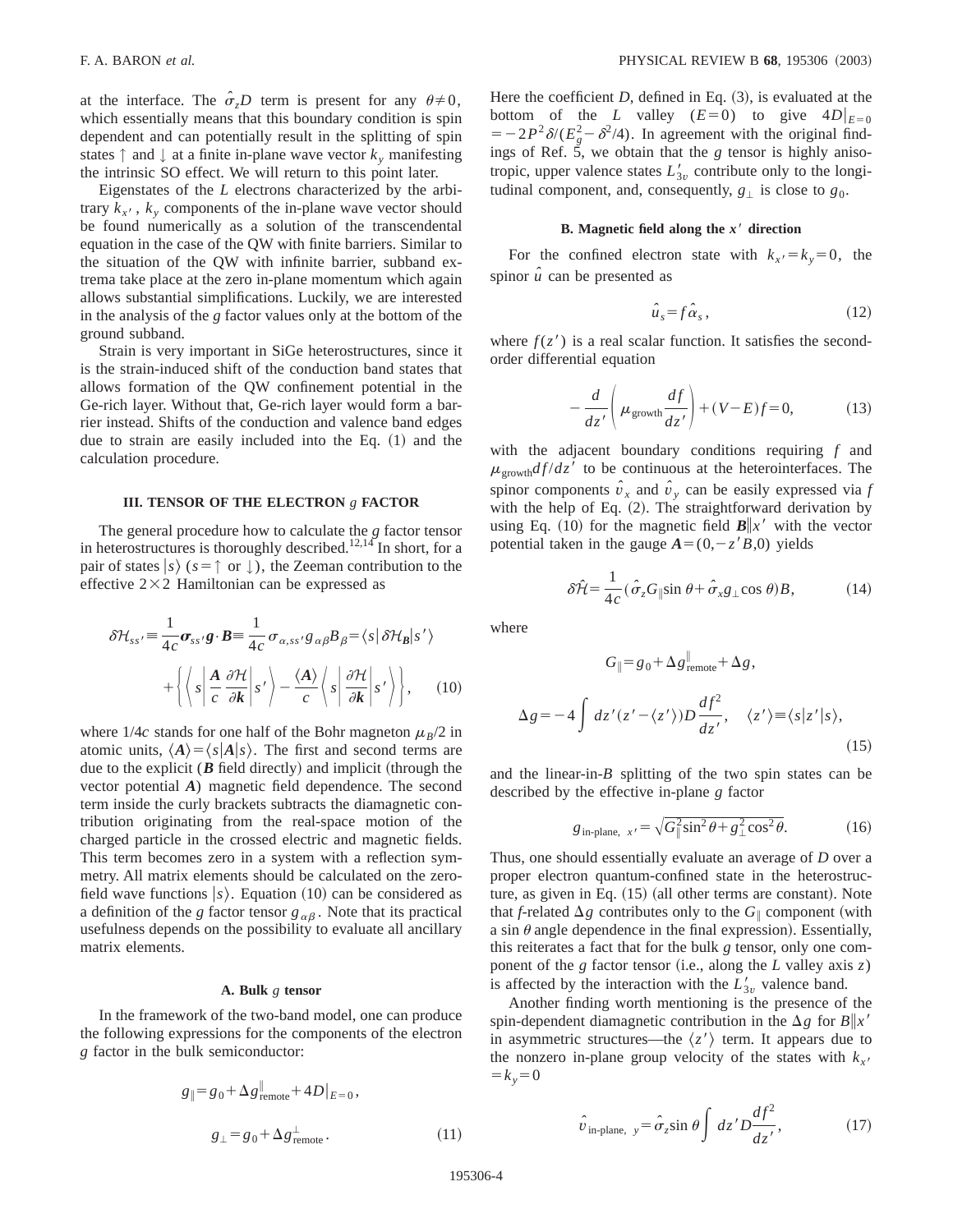so one can conclude that the effective 2D electron Hamiltonian in asymmetric structures does contain the linear-in-*ky* spin-dependent term<sup>18</sup>  $\delta \hat{\mathcal{H}} = \eta \hat{\sigma}_z k_y$  (which is similar in origin to the structure-asymmetry-induced term in III-V heterostructures at the  $\Gamma$  point<sup>19,20</sup>).

### **C. Magnetic field along the** *y* **direction**

Let us now evaluate the in-plane *g* factor for the magnetic field along the *y* axis. The result is not surprising:

$$
\delta \hat{\mathcal{H}} = \frac{1}{4c} \hat{\sigma}_y g_{\perp} B, \ \ g_{\text{in-plane, } y} = g_{\perp}, \tag{18}
$$

which is exactly the bulk transverse *g* factor, as no contribution due to the  $\mathbf{k} \cdot \mathbf{p}$  coupling with the  $L'_{3v}$  band is possible for this orientation of the magnetic field (and we neglect whatever effects of quantum confinement on the remote bands).

## **D.** Magnetic field along the  $z'$  direction

Now we derive an equation for the electron *g* factor when magnetic field is applied along the structure growth axis  $z'$ . The perturbation theory and Eq.  $(10)$  in particular can be readily applied to a system of finite size. On the contrary, in any extended structure (such as an actual  $QW$ ) the matrix element of the coordinate  $x<sup>3</sup>$  or  $y$  is a poorly defined quantity. One of possible solutions to this obstacle was provided in Ref. 14. This method makes use of the spatially modulated magnetic field (similar to how it was done when calculating the magnetic susceptibility<sup>21</sup>). Let us consider an external magnetic field in the form  $\mathbf{B} = (B_z/e^{ik_y y}, 0, 0) || z$  with the corresponding vector potential  $A = (iB_z/e^{ik_y y}/k_y, 0, 0)$ , find  $\delta\mathcal{H}_{ss'}$  for  $|s\rangle$  with  $k_v \neq 0$  and go to the limit  $k_v \rightarrow 0$ . For  $k_{x} = 0, k_{y} \neq 0$ , the presentation of Eq. (12) for  $\hat{u}_{s}$  transforms into

$$
\hat{u}_s = e^{ik_y y} (\hat{1}f - k_y \hat{\sigma}_z \sin \theta h) \hat{\alpha}_s, \qquad (19)
$$

where  $h(z')$  is also a real function. Here  $\hat{1}$  is the 2×2 unity matrix. Let us derive equations for the functions *f* and *h*. As it was mentioned before, in the presence of the electric fields within the layers (or composition grading, which is equivalent for that matter), the  $\hat{\sigma}_zD$  term causes spin-dependent mixing on the interfaces as well as inside the heterolayers. For the expansion of Eq.  $(19)$ , this results in the coupling between *f* and *h*. Up to the terms linear in the small quantity  $k_{y}$ , the function  $f(z')$  still satisfies Eq. (13) with the corresponding boundary conditions. Thus, *f* is approximately independent of *h*. To the same accuracy, the function *h* can be found as a solution of the following nonhomogeneous differential equation:

$$
-\frac{d}{dz'}\left(\mu_{\text{growth}}\frac{dh}{dz'}\right) + (V - E)h = \frac{dD}{dz'}f.
$$
 (20)

Here *E* is the electron energy at  $k_y = 0$ . In the same first order in  $k_y$ , the boundary conditions for  $\hat{u}$  can be satisfied, requiring continuity of *h* and the combination of functions *f* and *h*:  $\mu_{\text{growth}}(dh/dz') + Df$ .

Evaluating Eq. (10), we arrive in the limit of  $k_y \rightarrow 0$  at the final expression for  $g_{\text{growth}}$  in the SiGe QW at the *L* point

$$
\delta \hat{\mathcal{H}} = \frac{1}{4c} (\hat{\sigma}_z G_{\parallel} \cos \theta - \hat{\sigma}_x g_{\perp} \sin \theta) B, \tag{21}
$$

where $^{22}$ 

$$
G_{\parallel} = g_0 + \Delta g_{\text{remote}}^{\parallel} + \Delta g,
$$
  

$$
\Delta g = 4 \int dz' \left[ Df^2 + A \sin^2 \theta \frac{d}{dz'} (fh) \right].
$$
 (22)

Thus,

$$
g_{\text{growth}} = \sqrt{G_{\parallel}^2 \cos^2 \theta + g_{\perp}^2 \sin^2 \theta}.
$$
 (23)

When comparing Eqs.  $(23)$  and  $(16)$ , one would immediately notice an exchange of cos  $\theta$  and sin  $\theta$  terms due to  $\pi/2$  difference in the orientation of the magnetic field. But that is not all! We would like to draw an attention to the fact that Eqs. (15) and (22) for  $\Delta g$  do differ which is a consequence of overall reduced system symmetry (in comparison to the bulk) which we induce with heterostructure potential/ interfaces and/or biased regions. It is exactly the same effect that makes the  $\Gamma$  electron *g* factor anisotropic in the III-V heterostructures, $^{10}$  despite the fact that the constituent bulk semiconductors are characterized by the isotropic *g* factor.

#### **E. Arbitrary direction of the magnetic field**

With the effective  $2\times2$  Zeeman Hamiltonian  $\delta\hat{\mathcal{H}}$  found for the three orthogonal directions of the external magnetic field, generalization to the case of arbitrarily oriented magnetic field is straightforward.

## **IV. PARAMETERS**

The most serious problem shadowing the reliability of the eigenstate calculations in SiGe heterostructures is the lack of a proven complete set of the band structure parameters. We have worked through the available data delivered by the experiment along with the first-principle calculations as presented in our data set compilation of Table I (for pure Si and Ge). Unless otherwise is mentioned explicitly, the data is taken from Ref. 23. We provide the definition of the quantities [referred to Fig. 1(c)] as well as the comment on the parameter evaluation scheme for the SiGe solid solution.

For most of the parameters (called "basic" here), we use the simple linear interpolation for the SiGe solid solutions. This group contains all band gaps, interband matrix elements, etc. Rigorously, one also needs the bowing constants of the interpolation curves but unfortunately those are mostly unavailable (for very rare exceptions, we specifically mention such cases in the text). On the other hand, some parameters are evidently model derivatives (such as, for example, effective masses and  $g$  factors) and defined by a subset of basic quantities. As they are not expected to follow a linear interpolation law, we denote them ''composite'' and apply a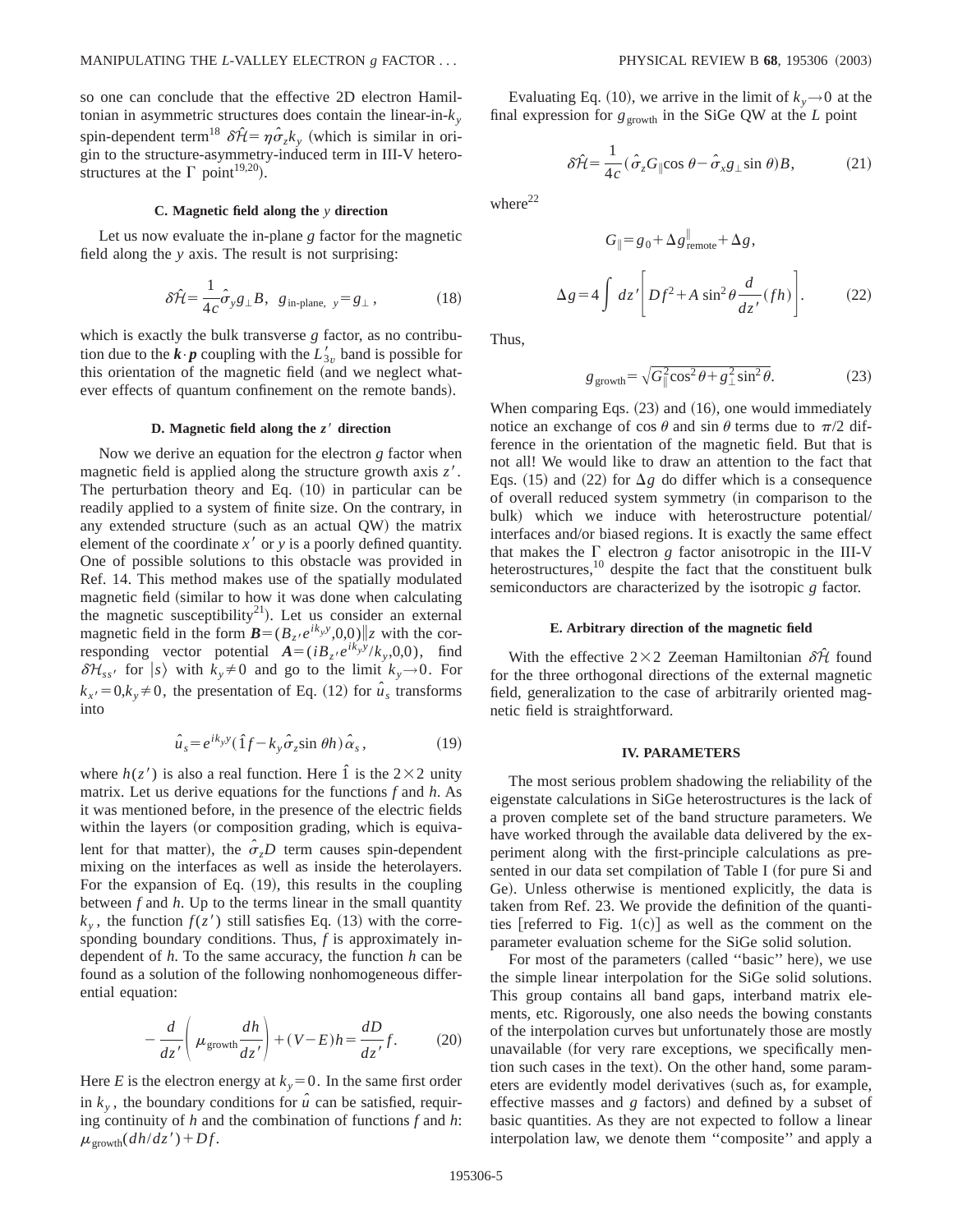TABLE I. Band structure parameters for Si and Ge as well as the type of the interpolation procedure for the SiGe compounds. Unless the source for the particular parameter is cited explicitly in the text, the data is taken from Ref. 23.

|                                                                     | Si                          | Ge      | SiGe       |
|---------------------------------------------------------------------|-----------------------------|---------|------------|
| $E_{\text{av}}$ (eV)                                                | $-7.03$                     | $-6.35$ | linear     |
| $\Delta_{SO}^{\Gamma}$ (eV)                                         | 0.044                       | 0.29    | linear     |
| $E_{L_{1c}}$ (eV)                                                   | 2.04                        | 0.744   | linear     |
| $\stackrel{\cdot \phantom{.} }{E_{L_{3v}}}\left(\mathrm{eV}\right)$ | $-1.2$                      | $-1.53$ | linear     |
| $\delta \equiv \Delta_{SO}^L$ (eV)                                  | $(2/3)\Delta_{SO}^{\Gamma}$ | 0.23    | linear     |
| $m_{\parallel}$ [ $F_c$ ]                                           | 1.418                       | 1.349   | composite  |
| $m_{\perp}$ [P, $F_c$ ]                                             | 0.130                       | 0.0791  | composite  |
| $g_{\parallel}$ [ $\Delta g_{\rm remote}^{\parallel}$ ]             |                             | 0.82    | composite  |
| $g_{\perp}$ $\lceil \Delta g_{\text{remote}}^{\perp} \rceil$        |                             | 1.93    | composite  |
| $a_0$ (Å)                                                           | 5.425                       | 5.645   | Eq. $(24)$ |
| $c_{11}$ (10 <sup>12</sup> dyn/cm)                                  | 1.675                       | 1.315   | linear     |
| $c_{12}$ (10 <sup>12</sup> dyn/cm)                                  | 0.65                        | 0.494   | linear     |
| $c_{44}$ (10 <sup>12</sup> dyn/cm)                                  | 0.801                       | 0.684   | linear     |
| $a_{L_{1c}}$ (eV)                                                   | $-1.7$                      | $-0.9$  | linear     |
| $a_{L_{3v}}$ (eV)                                                   | 1.4                         | 1.4     | constant   |

different approach. We use the model formulation to utilize their experimentally determined values and extract the data for the yet-to-be-known more basic quantities (they are listed in the first column of Table I in the square brackets). Then the procedure of linear interpolation is applied to those basic quantities for SiGe alloys. Whenever needed, we reconstruct the necessary composite quantity for the particular alloy from the interpolated basic parameters.

Whenever the reference data for one of the parameters is controversial or nonexistent, we test the sensitivity of the electron state and *g* factor equations to this particular parameter. In this way, we can identify the most critical quantities and minimize the possible error by a more careful selection. A further discussion on these issues is provided below as we go through the list of the material parameters.

For the band line up, we use the model-solid theory which is well described in Ref. 24. The average potential for each SiGe layer is calculated as a linear interpolation between its values for Si and Ge.  $\Delta_{SO}^{\Gamma}$  is the SO splitting of the upper valence band  $\Gamma'_{25}$ , that, together with  $E_{av}$ , defines absolute energy positions of heavy/light hole  $(\Gamma_{8v})$  and SO-splitted bands (assumed linear).  $E_{L_{1c}}$  and  $E_{L'_{3v}}$  are energy positions of the lowest conduction band and upper valence band (neglecting SO splitting) at the *L* point with respect to the  $\Gamma_{8v}$ band (both assumed linear, which is only approximately correct; at the same time, a linear approximation for the principal band gap at the *L* point  $E_g \equiv E_{L_{1c}} - E_{L'_{3v}}$  is believed to be reasonable<sup>25</sup>). With the SO interaction at the *L* point included,  $L'_{3v}$  states are split into two doublets separated by  $\delta \equiv \delta_{SO}^{L'_{3v}}$  (assumed linear). This splitting is known for Ge, while for Si we traditionally<sup>5</sup> choose it to be about  $(2/3)\Delta_{SO}^{\Gamma}$ . Setting this value to be exactly zero (again, the SO interaction is altogether small in Si) has negligible effect on the result of our calculation. Components of the effective mass tensor in the conduction band at the *L* point are model derivatives (*composite*) defined by the  $\mathbf{k} \cdot \mathbf{p}$  interactions with the nearby bands. Knowing independently the relevant energy gaps, we use these values to derive the strength of the  $\mathbf{k} \cdot \mathbf{p}$  coupling with the closest  $L'_{3v}$  band  $(P)$  as well as to estimate the contribution of the remote bands to the effective mass at  $L_{1c}$  ( $\mathbf{F}_c$ ). For both *P* and  $\mathbf{F}_c$ , we assume linear dependence on the alloy Ge fraction.

Measurements of the Zeeman effect on the bulk *L* electrons (typically, donor bound) in strained Ge allowed an accurate determination of the bulk *g* factor tensor (the components  $g_{\parallel}$  and  $g_{\perp}$ ).<sup>8,9,16</sup> As these quantities are defined by the  $k \cdot p$  interactions with the nearby SO-split bands, we treat them as ''composite.'' Along with the knowledge of the band gap and interband momentum matrix element for the  $L'_{3v}$ states, we can estimate contribution of the remote bands to the bulk *g* factor ( $\Delta g_{\text{remote}}^{\parallel}$  and  $\Delta g_{\text{remote}}^{\perp}$ ). For obvious reasons (i.e., the lowest electron states are at the *X* point), no such knowledge is available for the *L* point in Si. We decided to use the Ge values of  $\Delta g_{\text{remote}}^{\parallel}$  and  $\Delta g_{\text{remote}}^{\perp}$  for any SiGe composition. Another natural assumption that  $\Delta g_{\text{remote}}^{\parallel}$  and  $\Delta g_{\text{remote}}^{\perp}$  are zero in Si does not noticeably modify the result.

For the lattice constant, we make use of the experimental tabulation including the bowing<sup>26</sup>

$$
a_0(x) = xa_0^{\text{Ge}} + (1-x)a_0^{\text{Si}} - 0.00188x(1-x) \text{ Å.}
$$
 (24)

The elastic moduli  $c_{ij}$  define strain in the pseudomorphically grown heterostructures and are assumed here to be linear interpolations for solid solutions. Due to the importance of the strain for the conduction band lineup in the SiGe heterostructures, the conduction band deformation potentials  $a_{L_1}$ are often discussed and known in Si and Ge to some accuracy<sup>28–31</sup> (assumed linear). It is worth mentioning that these strain-induced shifts are valley dependent and there are actually two independent energy constants  $\Xi_d$ ,  $\Xi_u$  defining the shift of the electronic energy of the *i*th valley due to strain.16,27,32

On the contrary, the deformation potential  $a_{L'_{3v}}$  for the *L* point valence states are probably the least known part of the parameter set (assumed constant). As a guess for the  $L'_{3v}$ states, we use the averaged hydrostatic deformation potential for the valence states at the  $\Gamma$  point in Ge and Si (Ref. 30) supplemented by derivations from Refs. 23, 33, and 34). We also neglect any additional strain-induced splittings of the  $L'_{3v}$  states, for the lack of information on the corresponding deformation potentials.

# **V. RESULTS AND DISCUSSION**

As an example of a typical SiGe structure, we consider a three-layer Ge-rich QW  $\text{Si}_{1-a}\text{Ge}_a/\text{Si}_{1-x}\text{Ge}_x/\text{Si}_{1-b}\text{Ge}_b$ (which can generally be asymmetric,  $a \neq b$ ). It is assumed grown pseudomorphically on a suitable substrate, which defines the in-plane lattice constant for the whole structure and, consequently, the strain tensor in individual layers.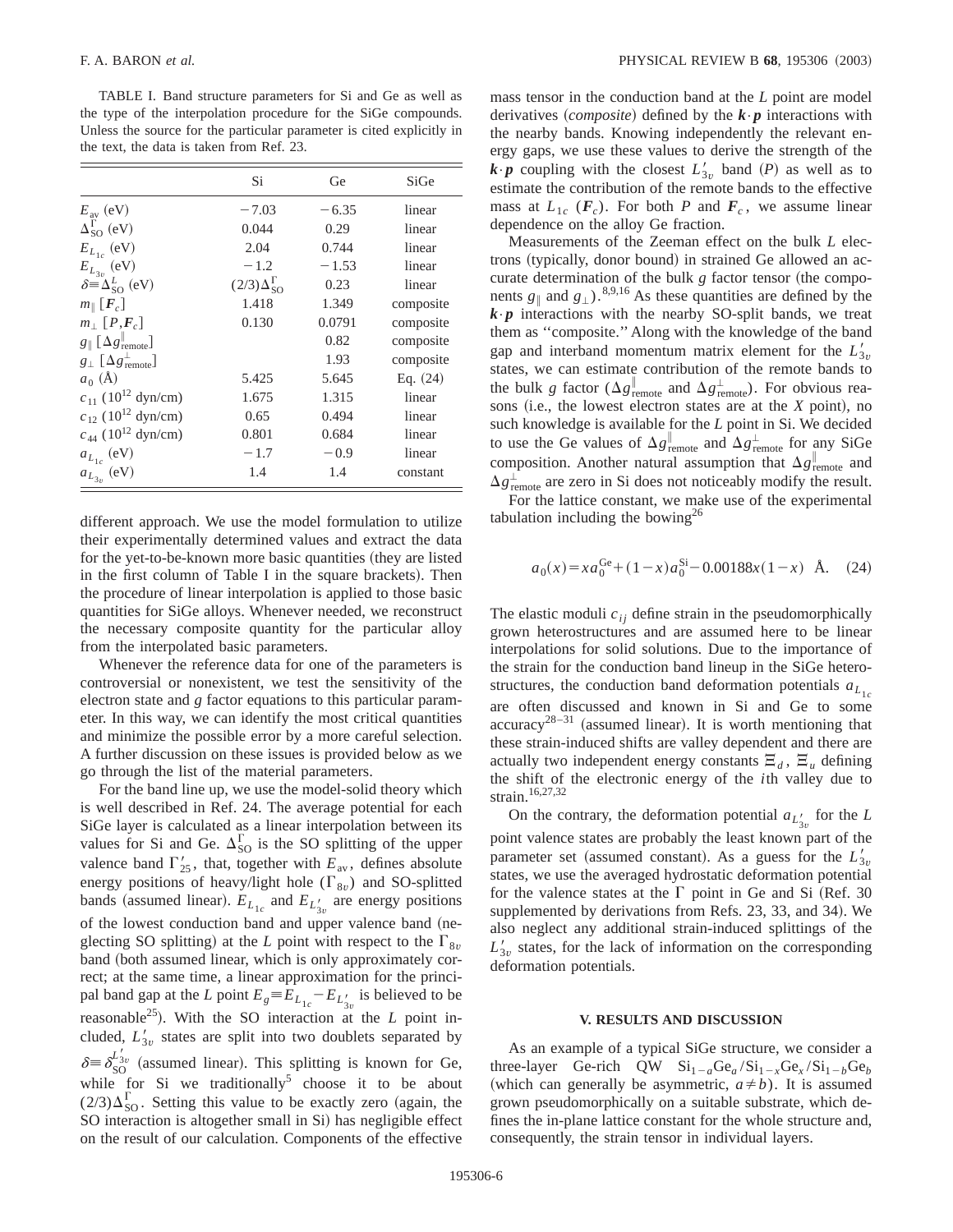

FIG. 2.  $g$  factor of  $L$  electron as a function of the OW width. (a) In-plane component (solid lines) of the Lande tensor and the component along the structure growth axis  $[i.e., (001)]$  (dashed lines); (b)  $L'_{3v}$  SO contribution  $\Delta g$  calculated for the in-plane magnetic field  $[Eq. (15),$  solid lines] and along the growth axis  $[Eq. (22),$ dashed lines]. The barriers on the left and right are formed by the  $Si<sub>0.3</sub>Ge<sub>0.7</sub>$  and  $Si<sub>0.2</sub>Ge<sub>0.8</sub>$ , respectively; the Ge content in the QW internal layer is defined by *x*.

## **A. Effect of composition and quantum confinement**

In Fig.  $2(a)$  the components of the *L* electron *g* factor [in-plane (solid lines, lower part) and along the growth direction  $(dashed lines, upper part)$  are given as a function of the QW width for the (001) structure. The two barrier compositions are chosen to be different ( $a=0.7$  and  $b=0.8$ ). The material of the substrate is assumed to match the lattice constant of one of the barrier layers (for example, this could be a relaxed thick slab of  $Si_{1-h}Ge_b$ ). In case of the sufficiently thick well, both *g* factor components saturate to the respective bulk values of the strained homogeneous material (evaluated along  $x^{\prime}$  and  $z^{\prime}$ ). The bulk *g* factor tends to be more positive for higher Si content as a collective effect of larger band gaps, smaller interband momentum matrix element, and weaker SO interaction. Thus, by simply changing the composition of the  $Si_{1-x}Ge_x$  internal well layer (lines are shown for  $x=0.9$ , 0.95, and 1.0), we can substantially modify this asymptotic value. In narrower QW's, quantum confinement effects pick up, making *g* factor even more positive. This manifests to a lesser degree for the growthdirection component [scales for the lower and upper parts of Fig.  $2(a)$  are exactly the same] mostly due to the orientation factors sin  $\theta$  vs cos  $\theta$  in Eqs. (16) and (23). In very narrow QW's, the electron wave function is finally squeezed out of the well layer into one of the barrier regions (whichever is lower), so the bulk *g* factor tensor in that layer now defines the Lande factor of the quantized electron in the whole heterostructure.

As it was mentioned above, for any chosen and fixed  $\theta$ , whole *g* factor modulation is actually governed exclusively by the  $L'_{3v}$ -related SO contribution  $\Delta g$ . Its dynamics is documented in Fig. 2(b) where  $\Delta g$  is calculated for the in-plane magnetic field  $[Eq. (15), solid lines]$  and the field applied along the growth axis  $[Eq. (22), dashed lines]$ . Although exercising a qualitatively similar behavior, respective solid and dashed lines do not coincide, which is a manifestation of the reduced symmetry (of the heterostructure in comparison to the bulk). Their difference does not exceed  $0.1-0.15$  (so it is only a small part of the whole SO contribution to the *g* factor) and the maximum is reached in the QW of about 100 Å width. The difference goes down for both wider and narrower wells as the effect of the ''asymmetry'' of the heterostructure potential on the confined electron declines at both limits.

#### **B. Effect of crystallographic orientation**

The crystallographic orientation of the heterostructure has also a profound effect on the Zeeman splitting (see Fig. 3). An extreme anisotropy of both the effective mass tensor and the bulk Lande factor itself are reflected in this strong  $\theta$ dependence on the orientation as documented by the data sets generated for the (001)-, (011)-, and (111)-grown  $\mathrm{Si}_{0.3}\mathrm{Ge}_{0.7}$  /Ge/ $\mathrm{Si}_{0.2}\mathrm{Ge}_{0.8}$  structures. Not surprisingly, the most flat dependence of the in-plane *g* factor on the QW width is obtained for the (111) structure, where the lowest *L* valley is oriented exactly along the growth direction. This is a very peculiar situation for two reasons: First, it provides the largest effective mass for the spatial confinement (small confinement energy) and, secondly, the in-plane *g* factor is derived exclusively from the transverse component of the bulk *g* tensor. This transverse component is defined by interactions only with remote bands that are not sensitive to the moderate quantum confinement due to the large interband gaps. One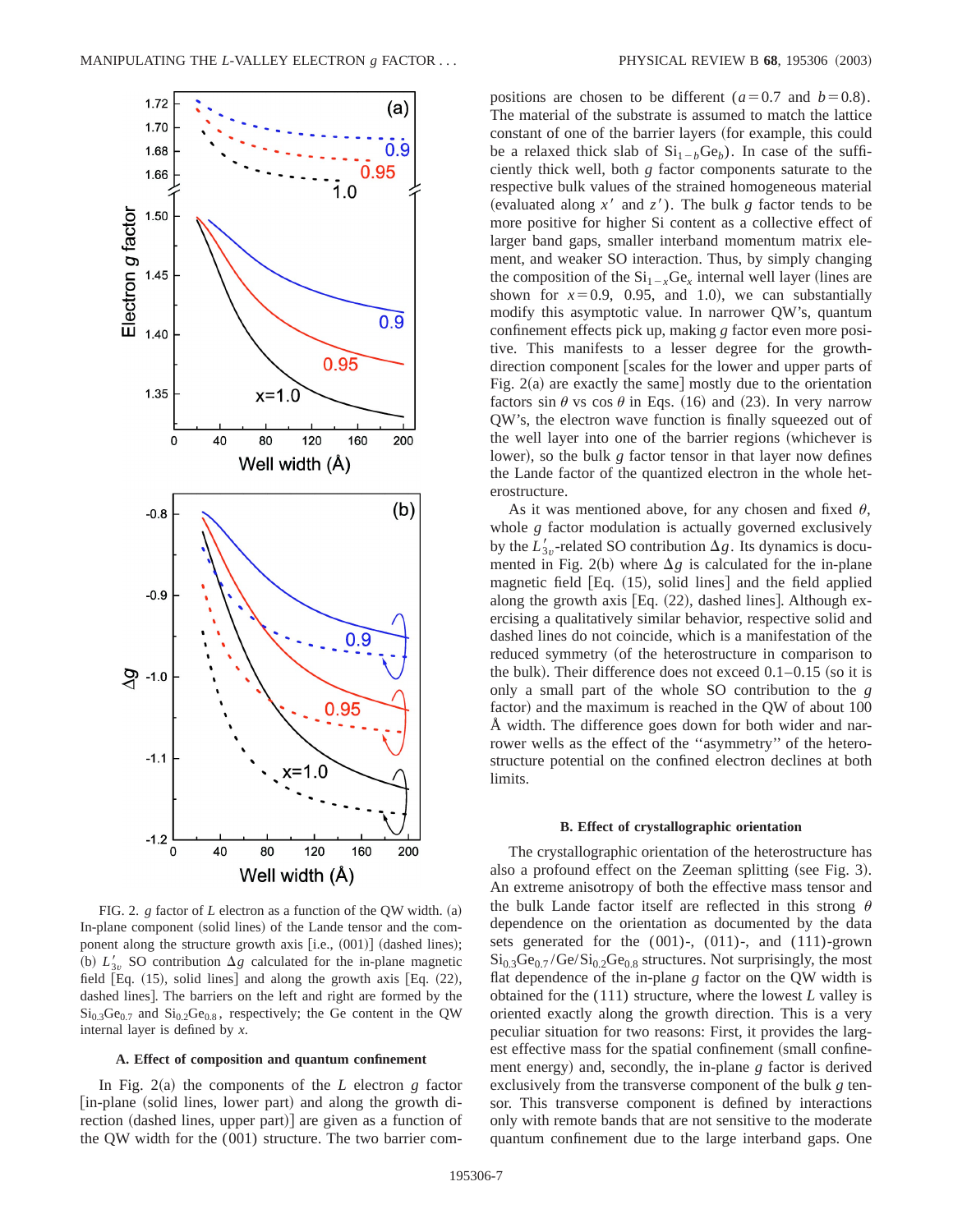

FIG. 3. *g* factor of *L* electron in a SiGe/Ge/SiGe QW for different crystallographic orientations of the heterostructure. (a) In-plane component of the Lande tensor. (b) Component along the structure growth axis.

can see that the effect of spatial confinement is more pronounced in (011) and is the largest in the (001) structure, where the longitudinal bulk *g* factor has the largest contribution. The magnitude of the bulk  $g_{\parallel}$  is substantially smaller than  $g_{\perp}$ , which is reflected in the position of (001), (011),  $(111)$  lines in Fig. 3 $(a)$  with respect to each other. This order is changed to the opposite, when we consider the *g* factor in the growth direction [see Fig. 3(b)]. The strength of the dependence on the well width is also modified by the orientation (sin  $\theta$ /cos  $\theta$  factor).

## **C. Effect of electric field**

Now we turn to the most practically important question of the ability to manipulate *g* factor value in SiGe heterostructure *in situ* with the help of the applied electric field. The



FIG. 4. *g* factor of *L* electron versus applied electric field: inplane component of the Lande tensor (solid lines) and the component along the  $(001)$  structure growth axis  $(dashed lines)$  shown for the 100, 150, and 200 Å QW's.

possibility to control *g* factor value by the electric field was originally analyzed in Ref. 11 where the dependence of the Zeeman splitting of electron spin states on the applied bias in III-V QW's had been calculated. The renormalization of the *g* factor value comes mostly from the effect of spatial confinement in the triangular QW at the heterointerface and requires application of relatively high electric fields. At that time, this effect was also observed experimentally by means of the quantum beats spectroscopy in GaAs/Al<sub>0.35</sub>Ga<sub>0.65</sub>As in electric fields up to  $9 \times 10^4$  V cm<sup>-1</sup> by Hallstein *et al.*<sup>35</sup> Reelectric fields up to  $9 \times 10^4$  V cm<sup>-1</sup> by Hallstein *et al.*<sup>3</sup> cent experiments delivered additional confirmations.<sup>3,36</sup> A substantial tunability of the *g* factor was obtained in Ref. 3 by using a heterostructure with a very wide *parabolic* potential profile, allowing large spatial displacement of the whole electron wave function to the layer with a different value of the electron *g* factor.

Figure 4 presents the results of our calculation for SiGe. Here the *L* electron *g* factor in the 100, 150, and 200 Å (001) QW's is shown as a function of the field strength for both positive and negative values. In the first approximation one can neglect the effect of the applied field on the *g* factor component in the growth direction (upper part, dashed lines)—to reinforce this statement, the scales for the upper and low parts of the graph in Fig. 4 are again chosen to be identical. Thus, we will concentrate on the modulation of the in-plane *g* factor component. The main effect of the electric field is to increase the electron quantum confinement by squeezing electron wave function towards the heterointerface, which is also accompanied by the penetration of the electron into the barrier region (with a different, more positive net  $g$  factor). The effect is small in moderate fields (it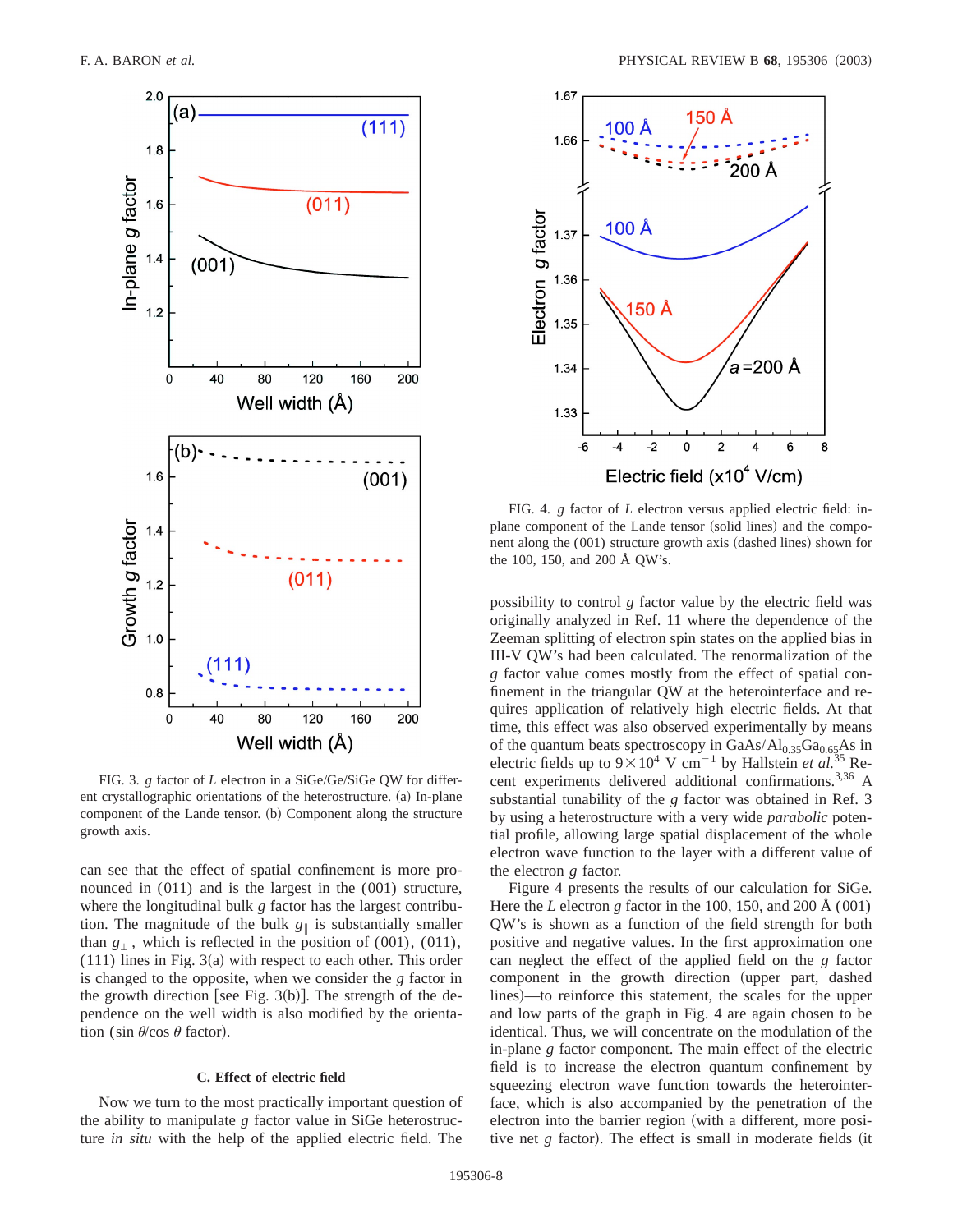would be exactly quadratic in small fields in a symmetric QW!. It is also clear that the overall sensitivity to the small field is higher in thicker QW's where the spatial confinement is weak. A sub-quadratic dependence is obtained in stronger fields. There is a tendency of saturation to a common asymptotic which is independent of the QW width. This happens when the electric field shifts a confined electron towards one of the QW interfaces and finally traps it in the triangular electrostatic potential at the heterojunction, so the spatial position of the second interface has no effect on the trapped electron.<sup>11</sup>

The overall dependence is slightly asymmetric which can be expected for the asymmetric structure. The large asymmetry comes into a play when we discuss the useful range for the applied field. We terminate our curves when substantial leakage of the electron from the QW into the barrier layer starts due to the electric field. As the barriers on the left and right are different, this happens at notably different positive and negative fields. These fields would tend to reduce as the well becomes more shallow (i.e., with increasing content of the Si in the internal layer or increasing Ge content in the barriers). The magnitude of the *g* factor modulation is on the order of a few per cent, consequently, electric manipulation of the *L* electron spin resonance seems to be feasible.

## **VI. SUMMARY**

We developed a consistent theory of the Zeeman effect at the *L* point in SiGe heterostructures. It is based on the ap-

- ${}^{2}$ R. Vrijen and E. Yablonovitch, Physica E (Amsterdam) 10, 569  $(2001).$
- 3G. Salis, Y. Kato, K. Ensslin, D.C. Driscoll, A.C. Gossard, and D.D. Awschalom, Nature (London) 414, 619 (2001); Y. Kato, R.C. Myers, D.C. Driscoll, A.C. Gossard, J. Levy, and D.D. Awschalom, Science 299, 1201 (2003).
- <sup>4</sup>R.B. Vrijen, E. Yablonovitch, K.L. Wang, H.W. Jiang, A. Balandin, V. Roychowdhury, T. Mor, and D. DiVincenzo, Phys. Rev. A **62**, 012306 (2000).
- <sup>5</sup>L.M. Roth, Phys. Rev. 118, 1534 (1960).
- <sup>6</sup>L. Liu, Phys. Rev. **126**, 1317 (1962).
- ${}^{7}$ A. A. Sirenko, T. Ruf, K. Eberl, M. Cardona, A. A. Kiselev, E. L. Ivchenko, and K. Ploog, in *High Magnetic Fields in Semiconductor Physics*, edited by G. Landwehr and W. Ossau (World Scientific, Singapore, 1996), p. 561.
- 8G. Feher, D.K. Wilson, and E.A. Gere, Phys. Rev. Lett. **3**, 25  $(1959).$
- $^{9}$ D.K. Wilson and G. Feher, Phys. Rev. 124, 1068 (1961).
- 10E.L. Ivchenko and A.A. Kiselev, Sov. Phys. Semicond. **26**, 827  $(1992).$
- <sup>11</sup> E.L. Ivchenko, A.A. Kiselev, and M. Willander, Solid State Commun. **102**, 375 (1997).
- <sup>12</sup>A.A. Kiselev, E.L. Ivchenko, and U. Rössler, Phys. Rev. B 58, 16353 (1998).
- 13A.A. Kiselev, E.L. Ivchenko, A.A. Sirenko, T. Ruf, M. Cardona, D.R. Yakovlev, W. Ossau, A. Waag, and G. Landwehr, J. Cryst. Growth 184/185, 831 (1998).

propriate  $\mathbf{k} \cdot \mathbf{p}$  model derived for the *L* point states of group IV semiconductors. Effects of the alloy composition, crystallographic orientation, spatial confinement, strain, and electric field are accounted for and documented for an example of the realistic structure design.

Several comments are due. First, the calculation is done for a single valley (out of four). For particular growth orientations, states in two or more valley can be degenerate. As a result, the experiments would measure the *g* factor values averaged over several valleys (as in the case of the previously discussed Zeeman measurements on the donor state in the unstrained bulk Ge providing an isotropic quantity).

Second, so far, the experimental data for some of the SiGe structure parameters have been quite ambiguous. As a new improved set becomes available, our numerical results should be reevaluated in the framework of the current model. The model itself can also be refined to eventually include detailed strain-induced splittings of the valence states when the corresponding deformation potentials are tabulated experimentally.

## **ACKNOWLEDGMENT**

The authors have benefited from discussions with J. N. Schulman. This work was supported, in part, by the Defense Advanced Research Projects Agency and the Office of Naval Research.

- 14A.A. Kiselev, K.W. Kim, and E.L. Ivchenko, Phys. Status Solidi B 215, 235 (1999).
- <sup>15</sup>F. Herman, Phys. Rev. 93, 1214 (1954); Rev. Mod. Phys. 30, 102  $(1958).$
- <sup>16</sup>H. Hasegawa, Phys. Rev. **118**, 1523 (1960).
- 17E.L. Ivchenko and G.E. Pikus, *Superlattices and Other Heterostructures. Symmetry and Optical Phenomena*, Vol. 110 of Springer Series in Solid State Sciences, 2nd ed. (Springer-Verlag, Berlin, 1997).
- <sup>18</sup>This term appears in our two-band model exclusively due to the low symmetry of the macroscopic heterostructure potential. Low symmetry of the constituent materials or microscopic structure of the heterointerfaces (or the combination of both) can also lead to similar spin-dependent terms, but that is beyond the competence of our  $\mathbf{k} \cdot \mathbf{p}$  model. For the in-depth group analysis of the latter mechanism for the *L* and *X* states in diamond-lattice heterostructures see L.E. Golub and E.L. Ivchenko (unpublished).
- <sup>19</sup>E.I. Rashba, Solid State Phys. 2, 1109 (1960); Yu.A. Bychkov and E.I. Rashba, JETP Lett. **39**, 78 (1984).
- $^{20}$ D. Grundler, Phys. Rev. Lett. **84**, 6074  $(2000)$ .
- <sup>21</sup> J.M. Luttinger and P.J. Stiles, J. Phys. Chem. Solids **17**, 284  $(1961).$
- $22$  In Eq. (22), we have also dropped a small indirect contribution of the remote bands to the *g* factor generated through the boundary conditions at oblique interfaces.
- <sup>23</sup> *Intrinsic Properties of Group IV Elements and III-V, II-VI, and I-VII Compounds*, edited by O. Madelung, Landolt-Börnstein, New Series, Group III, Vol. 22, Pt. A (Springer, Berlin, 1987);

<sup>\*</sup>Electronic address: kiselev@eos.ncsu.edu

 $1$ D. Loss and D. DiVincenzo, Phys. Rev. A **57**, 120 (1998).